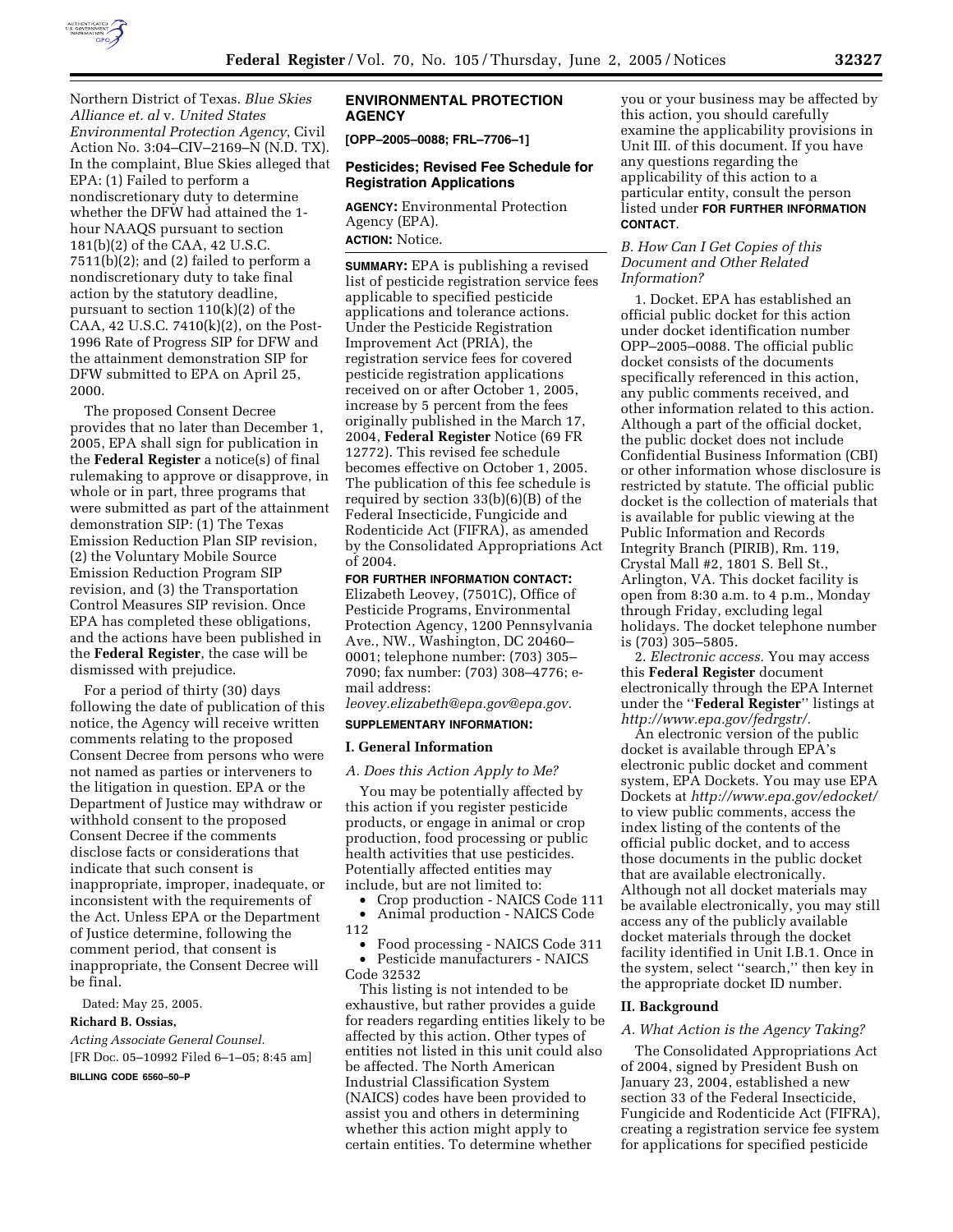registration, amended registration, and associated tolerance actions. Under this system, the Agency began charging registration service fees for covered applications received on or after March 23, 2004, and for certain pending applications received before that date. EPA is required to make a determination on the application within the decision times specified. The fee system is authorized until September 30, 2010, although the decision times under the system do not apply to applications received after September 30, 2008.

Under new FIFRA section 33(b)(3), EPA was required to publish a schedule of the fees and decision times for review of a covered application. This schedule was to be the same as that published in the Congressional Record of September 17, 2003, pages 11631 through 11633. The Agency published this schedule in the **Federal Register** on March 17, 2004 (69 FR 12772).

Under FIFRA section 33(b)(6), the fee amounts will increase as of October 1, 2005 by 5%. This notice provides the revised fee schedule for applications received on or after October 1, 2005.

### *B. What is the Agency's Authority for Taking this Action?*

The Agency is authorized to issue this notice under section 33(b)(6)(B) of FIFRA.

### **III. Elements of the Fee Schedule**

This unit explains how EPA has organized the fee schedule identified in the statute and how to read the fee schedule tables, and includes a key to terminology published with the table in the Congressional Review. EPA's organization and presentation of the fee schedule information does not affect the categories of registration service fees, or the structure or procedures for submitting applications or petitions for tolerance.

### *A. The Congressional Record Fee Schedule*

The fee schedule published in the Congressional Record of September 17, 2003, identifies the registration service fees and decision times and is organized according to the organizational units of the Office of Pesticide Programs (OPP) within the Environmental Protection Agency (EPA). Thereafter, the categories

within the organizational unit sections of the table are further categorized according to the type of application being submitted, the use patterns involved, or, in some cases, upon the type of pesticide that is the subject of the application. The categories of fee differ by Division. Not all application types are covered by, or subject to, the fee system.

### *B. Fee Schedule and Decision Review Times*

The table in the Congressional Record is presented as a single table for all Divisions and actions. In issuing today's notice, EPA has reformatted the information to be more user-friendly, using the format utilized in the March 17, 2004, **Federal Register** Notice (69 FR 12772). EPA has divided the single table from the Congressional Record into 11 tables, organized by OPP Division and by type of application or pesticide subject to the fee. These tables only list the decision time review periods for fiscal years 2006, 2007, and 2008 as these are the only applicable review periods for applications received on or after October 1, 2005. Unit IV presents fee tables for the Registration Division (RD) (tables 1 through 5), Unit V presents fee tables for the Antimicrobials Division (AD) (tables 6 through 8), and Unit VI presents fee tables for the Biopesticides and Pollution Prevention Division (BPPD) (tables 9 through 11).

### *C. How to Read the Tables*

1. Each table consists of the following columns:

• Column A numbers the fee categories. There are 90 categories spread across the three Divisions. There are 37 RD categories, 20 AD categories and 33 BPPD categories. For tracking purposes, OPP has numbered the 90 categories in sequential order, beginning with RD categories, followed by AD and BPPD categories. This is a change from the sequence of the Congressional Record. The categories are prefaced with a letter designation indicating which Division of OPP is responsible for applications in that category (R= Registration Division, A=Antimicrobials Division, B=Biopesticides and Pollution Prevention Division).

• Column A-1 cross-references the Congressional Record category number for convenience. However, EPA will be using the categories as numbered in Column A in its tracking systems.

• Column B describes the categories of action. The key in this unit is unchanged from that published in the Congressional Record.

• Columns C through E list the decision times in months for each type of action for Fiscal Years 2006 though 2008. Certain AD decision times are referred to the decision times in FIFRA section 3(h), and thus may be stated differently. The decision review periods in the tables are based upon EPA fiscal years (FY), which run from October 1 through September 30.

• Column F lists the registration service fee for the action.

2. The tables use a number of abbreviations and acronyms, statutory citations and other terminology that may be unfamiliar to registrants and the public. The following terms are defined in footnotes to the Congressional Record table.

• EUP - Experimental Use Permit

• Fast-track - An application that qualifies for expedited processing under FIFRA section  $3(c)(3)(B)(i)(I)$ .

• GW - Ground Water

• Me-too product - A new product registration of an already registered active ingredient.

- PHI Pre-Harvest Interval
- PPE Personal Protective Equipment

• REI - Restricted Entry Interval

• SAP - FIFRA Scientific Advisory Panel

• SW - Surface Water

### **IV. Registration Division Fee Schedules**

The Registration Division (RD) is responsible for the processing of pesticide applications and associated tolerance petitions for pesticides that are termed ''conventional chemicals,'' excluding pesticides intended for antimicrobial uses. The term ''conventional chemical'' is a term of art that is intended to distinguish synthetic chemicals from those that are of naturally occurring or non-synthetic origin, synthetic chemicals that are identical to naturally-occurring chemicals and microbial pesticides.

### TABLE 1.—REGISTRATION DIVISION - NEW ACTIVE INGREDIENTS

|         |          | RD-New Active Ingredients |                    |   |        |
|---------|----------|---------------------------|--------------------|---|--------|
|         | A —      | ь                         | ັ                  | – |        |
| EPA No. | ' CR No. | Action                    | <b>Fiscal Year</b> |   | Fee \$ |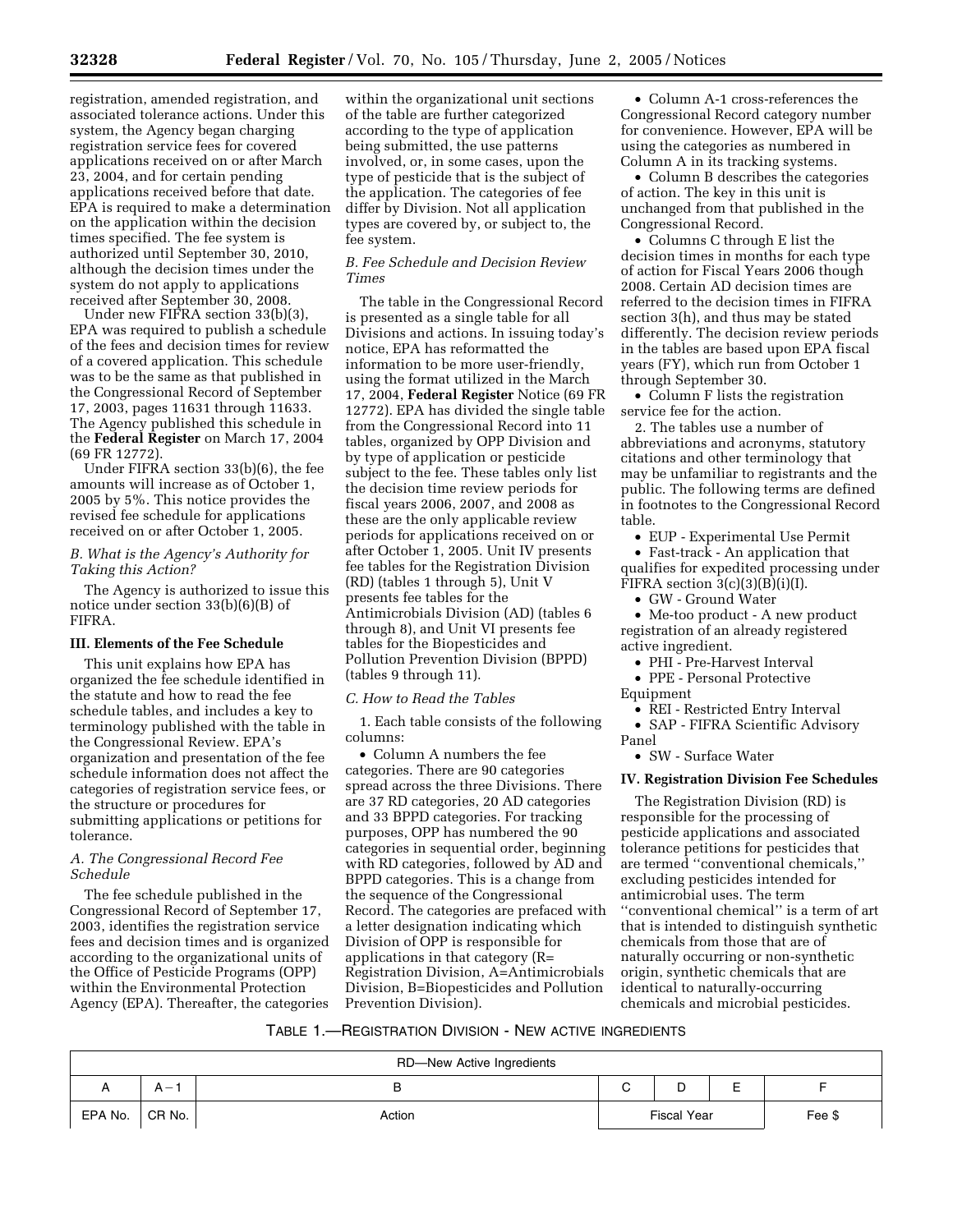|                 |         | RD-New Active Ingredients                                                                                                                                                                                      |       |       |       |         |
|-----------------|---------|----------------------------------------------------------------------------------------------------------------------------------------------------------------------------------------------------------------|-------|-------|-------|---------|
| A               | $A - 1$ | В                                                                                                                                                                                                              | C     | D     | Е     | F       |
|                 |         |                                                                                                                                                                                                                | FY 06 | FY 07 | FY 08 |         |
| R <sub>1</sub>  | 56      | Food use <sup>1</sup>                                                                                                                                                                                          | 24    | 24    | 24    | 498,750 |
| R <sub>2</sub>  | 57      | Food use, reduced risk <sup>1</sup>                                                                                                                                                                            | 21    | 21    | 21    | 498,750 |
| R3              | 58      | Food use<br>Experimental Use Permit request submitted simultaneously with ap-<br>plication for registration <sup>1</sup> (decision time for Experimental Use Per-<br>mit and temporary tolerance same as # R4) | 24    | 24    | 24    | 551,250 |
| R <sub>4</sub>  | 59      | Food use<br>Experimental Use Permit, with temporary tolerance, submitted before<br>application for registration (\$315K credited toward new AI registra-<br>tion)                                              | 18    | 18    | 18    | 367,500 |
| R <sub>5</sub>  | 60      | Food use<br>Submitted after an Experimental Use Permit <sup>1</sup> (decision time begins<br>after EUP and temporary tolerance are granted)                                                                    | 14    | 14    | 14    | 183,750 |
| R <sub>6</sub>  | 61      | Non-food use, outdoor <sup>1</sup>                                                                                                                                                                             | 21    | 21    | 21    | 346,500 |
| R7              | 62      | Non-food use, outdoor <sup>1</sup><br>Reduced risk                                                                                                                                                             | 18    | 18    | 18    | 346,500 |
| R <sub>8</sub>  | 63      | Non-food use, outdoor <sup>1</sup><br>Experimental Use Permit request submitted simultaneously with ap-<br>plication for registration (decision time for EUP same as #R9)                                      | 21    | 21    | 21    | 383,250 |
| R <sub>9</sub>  | 64      | Non-food use, outdoor<br>Experimental Use Permit submitted before application for registration<br>(\$220.5K credited toward new AI registration)                                                               | 16    | 16    | 16    | 257,250 |
| R <sub>10</sub> | 65      | Non-food use, outdoor<br>Submitted after Experimental Use Permit <sup>1</sup> (decision time begins after<br>EUP has been granted)                                                                             | 12    | 12    | 12    | 126,000 |
| R <sub>11</sub> | 66      | Non-food use, indoor <sup>1</sup>                                                                                                                                                                              | 20    | 20    | 20    | 199,500 |
| R12             | 67      | Non-food use, indoor <sup>1</sup><br>Reduced risk                                                                                                                                                              | 17    | 17    | 17    | 199,500 |

TABLE 1.—REGISTRATION DIVISION - NEW ACTIVE INGREDIENTS—Continued

1 All uses (food and non-food) included in any original application or petition for a new active ingredient or a first food use are covered by the base fee for that application.

|                 |         | <b>RD-New Uses</b>                                       |       |                    |       |         |
|-----------------|---------|----------------------------------------------------------|-------|--------------------|-------|---------|
| A               | $A - 1$ | В                                                        | C     | D                  | E     | F       |
| EPA No.         | CR No.  | Action                                                   |       | <b>Fiscal Year</b> |       | Fee \$  |
|                 |         |                                                          | FY 06 | FY 07              | FY 08 |         |
| R <sub>13</sub> | 68      | First food use<br>Indoor food/food handling <sup>1</sup> | 21    | 21                 | 21    | 157,500 |
| R <sub>14</sub> | 69      | Additional food use<br>Indoor food/food handling         | 21    | 15                 | 15    | 36,750  |
| R <sub>15</sub> | 70      | First food use <sup>1</sup>                              | 21    | 21                 | 21    | 210,000 |
| R <sub>16</sub> | 71      | First food use<br>Reduced risk <sup>1</sup>              | 18    | 18                 | 18    | 210,000 |
| R <sub>17</sub> | 72      | Each additional new food use                             | 22    | 15                 | 15    | 52,500  |
| R <sub>18</sub> | 73      | Each additional new food use<br>Reduced risk             | 20    | 12                 | 12    | 52,500  |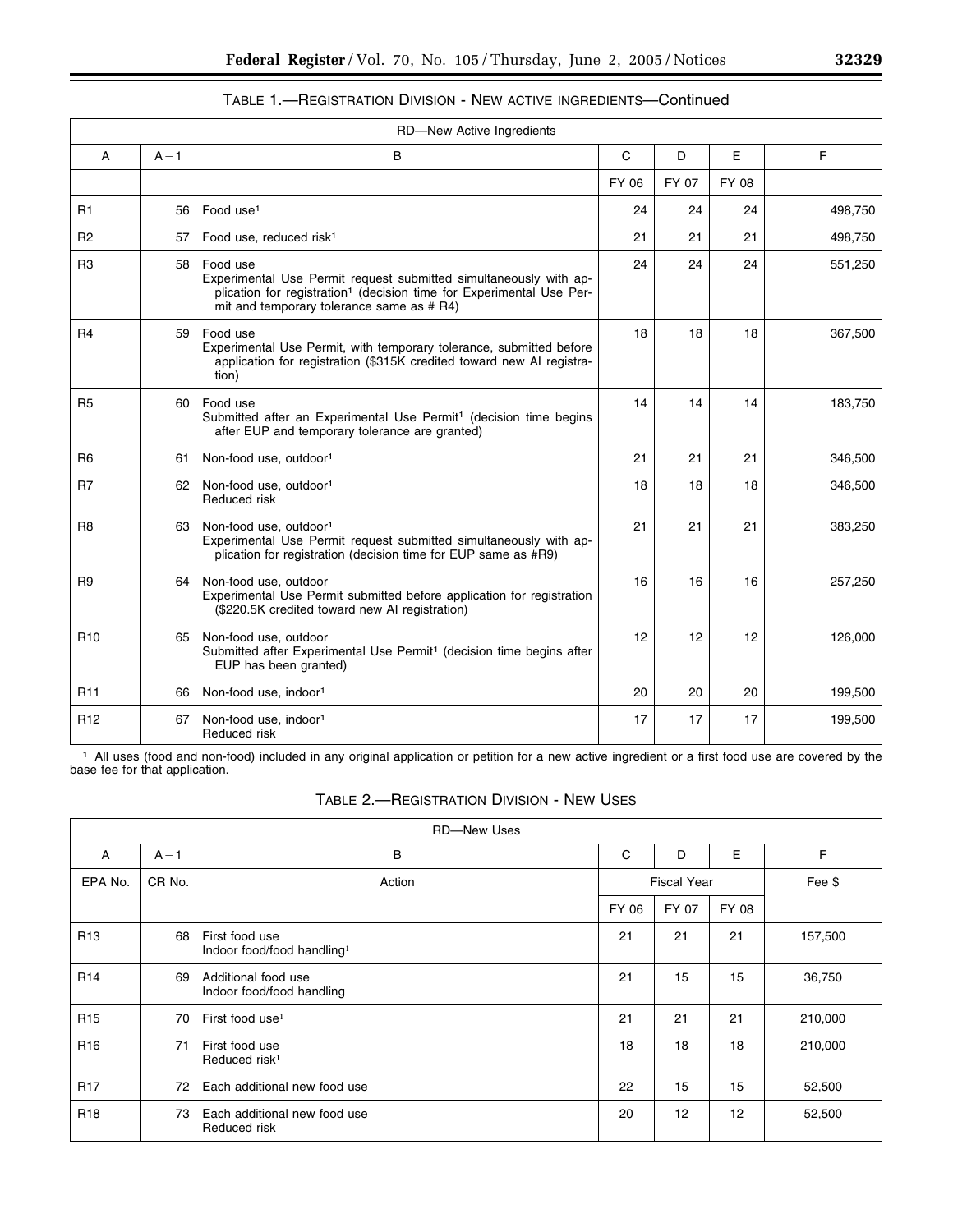|                 |         | <b>RD-New Uses</b>                                                                                                |    |    |    |         |
|-----------------|---------|-------------------------------------------------------------------------------------------------------------------|----|----|----|---------|
| A               | $A - 1$ | B                                                                                                                 | C  | D  | E  | F       |
| R <sub>19</sub> | 74      | Additional new food uses, bundled, 6 or more                                                                      | 22 | 15 | 15 | 315,000 |
| R <sub>20</sub> | 75      | Additional new food uses, bundled, 6 or more<br>Reduced risk                                                      | 20 | 12 | 12 | 315,000 |
| R <sub>21</sub> | 76      | New food use<br>With Experimental Use Permit and temporary tolerance (no credit to-<br>ward new use registration) | 19 | 12 | 12 | 38,850  |
| R <sub>22</sub> | 77      | New food use<br>With Experimental Use Permit, crop destruct basis                                                 | 6  | 6  | 6  | 15,750  |
| R <sub>23</sub> | 78      | New use<br>Non-food, outdoor                                                                                      | 20 | 15 | 15 | 21,000  |
| R <sub>24</sub> | 79      | New use<br>Non-food, outdoor<br>Reduced risk                                                                      | 18 | 12 | 12 | 21,000  |
| R <sub>25</sub> | 80      | New use<br>Non-food, outdoor<br>With Experimental Use Permit (no credit toward new use registration)              | 6  | 6  | 6  | 15,750  |
| R <sub>26</sub> | 81      | New use<br>Non-food, indoor                                                                                       | 12 | 12 | 12 | 10,500  |
| R <sub>27</sub> | 82      | New use<br>Non-food, indoor<br>Reduced risk                                                                       | 9  | 9  | 9  | 10,500  |

# TABLE 2.—REGISTRATION DIVISION - NEW USES—Continued

1 All uses (food and non-food) included in any original application or petition for a new active ingredient or a first food use are covered by the base fee for that application.

# TABLE 3.—REGISTRATION DIVISION - IMPORT TOLERANCES

|                 |         | RD-Import Tolerances                                                     |       |                    |        |         |
|-----------------|---------|--------------------------------------------------------------------------|-------|--------------------|--------|---------|
| A               | $A - 1$ | в                                                                        | C     | D                  | Е      |         |
| EPA No.         | CR No.  | Action                                                                   |       | <b>Fiscal Year</b> | Fee \$ |         |
|                 |         |                                                                          | FY 06 | FY 07              | FY 08  |         |
| R <sub>28</sub> | 83      | Import tolerance<br>New active ingredient or first food use <sup>1</sup> | 21    | 21                 | 21     | 262,500 |
| R <sub>29</sub> | 84      | Import tolerance<br>Additional new food use                              | 22    | 15                 | 15     | 52,500  |

1 All uses (food and non-food) included in any original application or petition for a new active ingredient or a first food use are covered by the base fee for that application.

| <b>TABLE 4.- REGISTRATION DIVISION - NEW PRODUCTS</b> |  |  |  |
|-------------------------------------------------------|--|--|--|
|-------------------------------------------------------|--|--|--|

|         | <b>RD-New Products</b> |                                                                                                                       |       |                    |        |       |  |  |  |  |
|---------|------------------------|-----------------------------------------------------------------------------------------------------------------------|-------|--------------------|--------|-------|--|--|--|--|
| A       | $A - 1$                | В                                                                                                                     | C     | D                  | E      | F     |  |  |  |  |
| EPA No. | CR No.                 | Action                                                                                                                |       | <b>Fiscal Year</b> | Fee \$ |       |  |  |  |  |
|         |                        |                                                                                                                       | FY 06 | FY 07              | FY 08  |       |  |  |  |  |
| R30     | 85                     | New product<br>Me-too product<br>Fast track                                                                           | 3     | 3                  | 3      | 1,050 |  |  |  |  |
| R31     | 86                     | New product<br>Non-fast track (includes reviews of product chemistry, acute toxicity,<br>public health pest efficacy) | 6     | 6                  | 6      | 4,200 |  |  |  |  |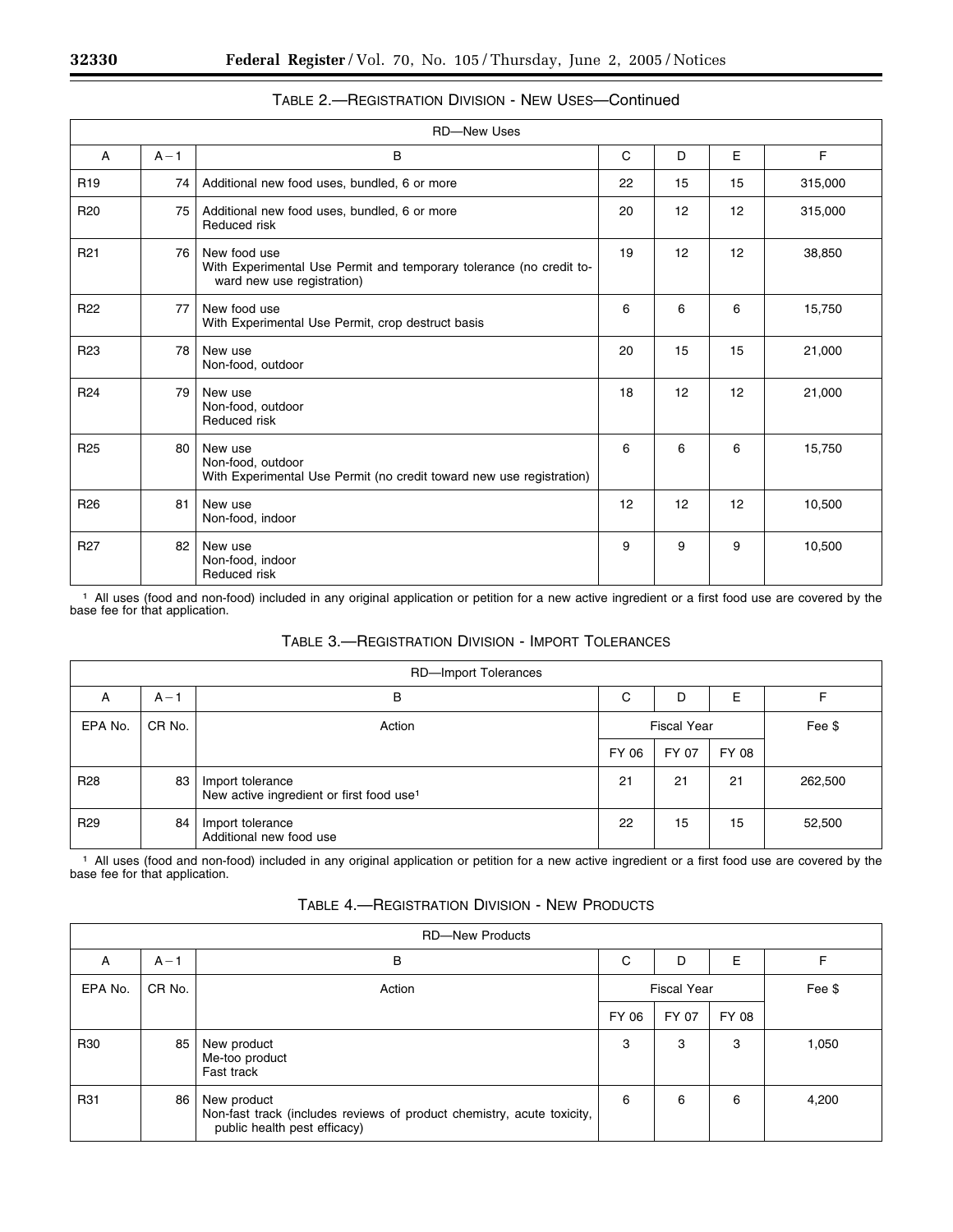|     | <b>RD-New Products</b> |                                                                                 |    |    |    |        |  |  |  |  |
|-----|------------------------|---------------------------------------------------------------------------------|----|----|----|--------|--|--|--|--|
| A   | $A - 1$                | в                                                                               | С  | D  | E  |        |  |  |  |  |
| R32 | 87                     | New product<br>Non-fast track, new physical form (excludes selective citations) | 12 | 12 | 12 | 10,500 |  |  |  |  |
| R33 | 88                     | New manufacturing use product<br>Old Al<br>Selective citation                   | 12 | 12 | 12 | 15,750 |  |  |  |  |

# TABLE 4.—REGISTRATION DIVISION - NEW PRODUCTS—Continued

# TABLE 5.—REGISTRATION DIVISION - AMENDMENTS TO REGISTRATION

| RD-Amendments |         |                                                                                                                                                      |                   |                    |        |         |  |  |  |  |
|---------------|---------|------------------------------------------------------------------------------------------------------------------------------------------------------|-------------------|--------------------|--------|---------|--|--|--|--|
| A             | $A - 1$ | В                                                                                                                                                    | C                 | D                  | E      |         |  |  |  |  |
| EPA No.       | CR No.  | Action                                                                                                                                               |                   | <b>Fiscal Year</b> | Fee \$ |         |  |  |  |  |
|               |         |                                                                                                                                                      | FY 06             | FY 07              | FY 08  |         |  |  |  |  |
| R34           | 89      | Non-fast-track (includes changes to precautionary label statements,<br>source changes to an unregistered source) <sup>1</sup>                        | 4                 | 4                  | 4      | 3,150   |  |  |  |  |
| R35           | 90      | Non-fast track (changes to REI, PPE, PHI, rate and number of appli-<br>cations, add aerial application, modify GW/SW advisory statement <sup>1</sup> | $12 \overline{ }$ | 8                  | 8      | 10,500  |  |  |  |  |
| R36           | 91      | Non-fast track, isomers                                                                                                                              | 18                | 18                 | 18     | 252,000 |  |  |  |  |
| R37           | 92      | Cancer reassessment, applicant-initiated                                                                                                             | 18                | 18                 | 18     | 157,500 |  |  |  |  |

1 EPA-initiated amendments shall not be charged fees.

### **V. Antimicrobials Division Fee Schedules**

The Antimicrobials Division (AD) is responsible for the processing of pesticide applications and associated

tolerances for conventional chemicals intended for antimicrobial uses, that is, uses that are defined under FIFRA  $2(mm)(1)(A)$ , including products for use against bacteria, protozoa, nonagricultural fungi, and viruses. AD is

also responsible for a selected set of conventional chemicals intended for other uses, including most wood preservatives and antifoulants.

The AD fee tables use the same terminology as listed in Unit III.

# TABLE 6.—ANTIMICROBIALS DIVISION - NEW ACTIVE INGREDIENTS

|         |         | AD-New Active Ingredients                       |       |                                      |        |         |
|---------|---------|-------------------------------------------------|-------|--------------------------------------|--------|---------|
| A       | $A - 1$ | В                                               | C     | D                                    | E      | F       |
| EPA No. | CR No.  | Action                                          |       | <b>Fiscal Year</b>                   |        | Fee \$  |
|         |         |                                                 | FY 06 | FY 07                                | FY 08  |         |
| A38     | 36      | Food use, with exemption <sup>1</sup>           | 24    | 24                                   | 24     | 94,500  |
| A39     | 37      | Food use, with tolerance <sup>1</sup>           | 24    | 24                                   | 24     | 157,500 |
| A40     | 38      | Non-food use, outdoor<br>FIFRA sec 2(mm) uses 1 |       | FIFRA section 3(h)<br>decision times | 78,750 |         |
| A41     | 39      | Non-food use, outdoor, other uses <sup>1</sup>  | 21    | 21                                   | 21     | 157,500 |
| A42     | 40      | Non-food use, indoor<br>FIFRA sec 2(mm) uses 1  |       | FIFRA section 3(h)<br>decision times | 52,500 |         |
| A43     | 41      | Non-food use, indoor, other uses <sup>1</sup>   | 20    | 20                                   | 20     | 78,750  |

1 All uses (food and non-food) included in any original application or petition for a new active ingredient or a first food use are covered by the base fee for that application.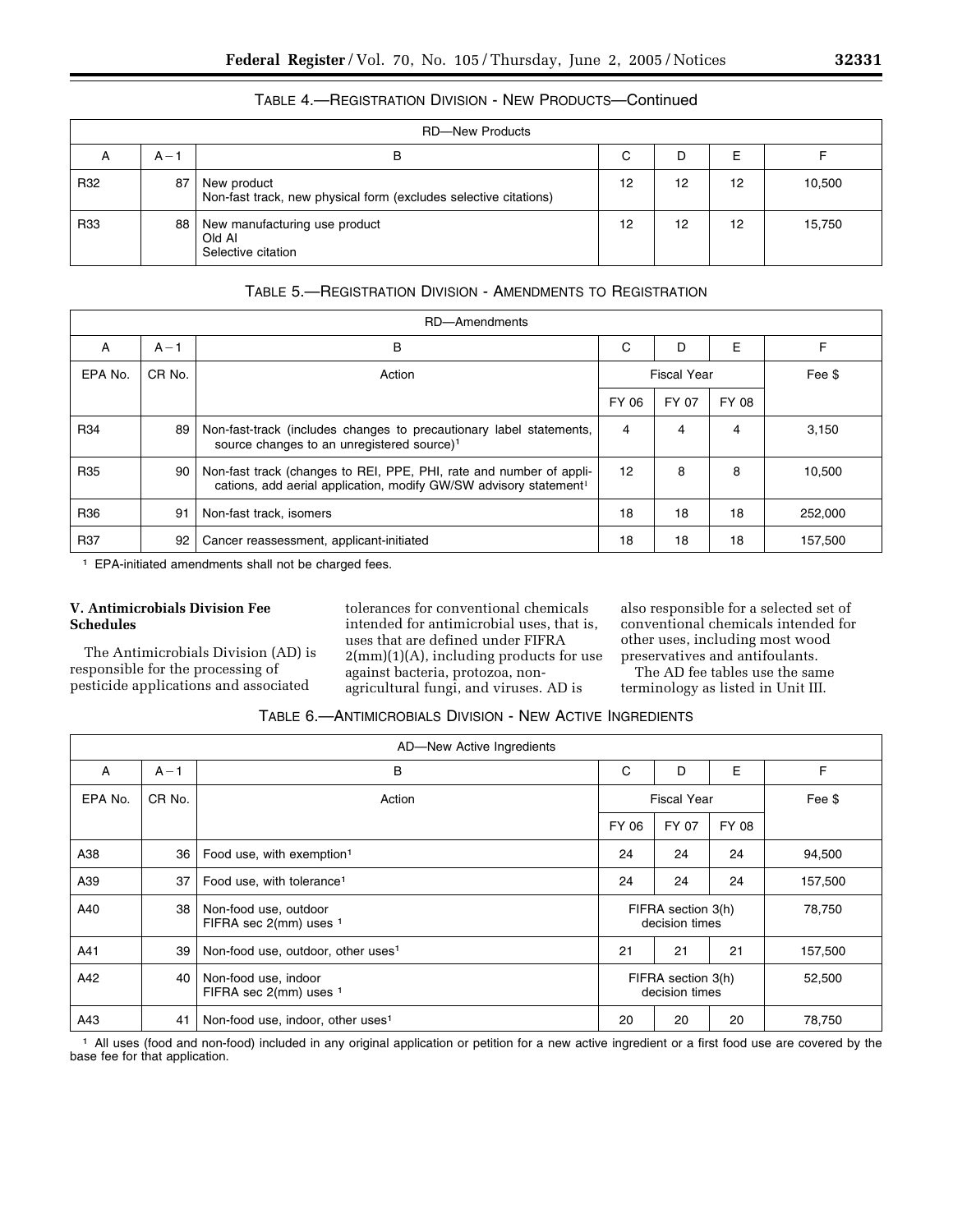|         |         | AD-New Uses                                            |                                      |                                      |       |        |
|---------|---------|--------------------------------------------------------|--------------------------------------|--------------------------------------|-------|--------|
| A       | $A - 1$ | В                                                      | C                                    | D                                    | E     | F      |
| EPA No. | CR No.  | Action                                                 |                                      | <b>Fiscal Year</b>                   |       | Fee \$ |
|         |         |                                                        | FY 06                                | FY 07                                | FY 08 |        |
| A44     | 42      | New use<br>First food use, with exemption <sup>1</sup> | 21                                   | 21                                   | 21    | 26,250 |
| A45     | 43      | New use<br>First food use, with tolerance <sup>1</sup> | 21                                   | 21                                   | 21    | 78,750 |
| A46     | 44      | New food use, with exemption                           | 15                                   | 15                                   | 15    | 10,500 |
| A47     | 45      | New food use, with tolerance                           | 15                                   | 15                                   | 15    | 26,250 |
| A48     | 46      | New use<br>Non-food, outdoor<br>FIFRA sec 2(mm) uses   |                                      | FIFRA section 3(h)<br>decision times |       | 15,750 |
| A49     | 47      | New use, non-food, outdoor, other uses                 | 15                                   | 15                                   | 15    | 26,250 |
| A50     | 48      | New use<br>Non-food, indoor<br>FIFRA sec 2(mm) uses    | FIFRA section 3(h)<br>decision times |                                      |       | 10,500 |
| A51     | 49      | New use<br>Non-food, indoor<br>Other uses              | 12                                   | 12                                   | 12    | 10,500 |
| A52     | 50      | <b>Experimental Use Permit</b>                         | 9                                    | 9                                    | 9     | 5,250  |

# TABLE 7.—ANTIMICROBIALS DIVISION - NEW USES

1 All uses (food and non-food) included in any original application or petition for a new active ingredient or a first food use are covered by the base fee for that application.

| AD-New Products and Amendments |         |                                                           |                    |                                      |       |        |  |  |
|--------------------------------|---------|-----------------------------------------------------------|--------------------|--------------------------------------|-------|--------|--|--|
| A                              | $A - 1$ | B                                                         | С                  | D                                    | E     | F      |  |  |
| EPA No.                        | CR No.  | Action                                                    | <b>Fiscal Year</b> |                                      |       | Fee \$ |  |  |
|                                |         |                                                           | FY 06              | FY 07                                | FY 08 |        |  |  |
| A53                            | 51      | New product, me-too, fast track                           | 3                  | 3                                    | 3     | 1,050  |  |  |
| A54                            | 52      | New product, non-fast track, FIFRA section 2(mm) uses     |                    | FIFRA section 3(h)<br>decision times | 4,200 |        |  |  |
| A55                            | 53      | New product, non-fast track, other uses                   | 6                  | 6                                    | 6     | 4,200  |  |  |
| A56                            | 54      | New manufacturing use product, old AI, selective citation | 12                 | 12                                   | 12    | 15,750 |  |  |
| A57                            | 55      | Amendment, non-fast track <sup>1</sup>                    | 4                  | 4                                    | 4     | 3,150  |  |  |

### TABLE 8.—ANTIMICROBIALS DIVISION - NEW PRODUCTS AND AMENDMENTS

1 EPA-initiated amendents shall not be charged fees.

### **VI. Biopesticides and Pollution Prevention Division Fee Schedules**

The Biopesticides and Pollution Prevention Division (BPPD) is responsible for the processing of

pesticide applications for biochemical pesticides, microbial pesticides, and plant-incorporated protectants (PIPs).

The fee tables for BPPD are presented by type of pesticide rather that by type of action: Microbial and biochemical

pesticides, straight chain lepidopteran pheromones (SCLPs), and plantincorporated protectants (PIPs). Within each table, the types of application are the same as those in other divisions and use the same terminology as in Unit III.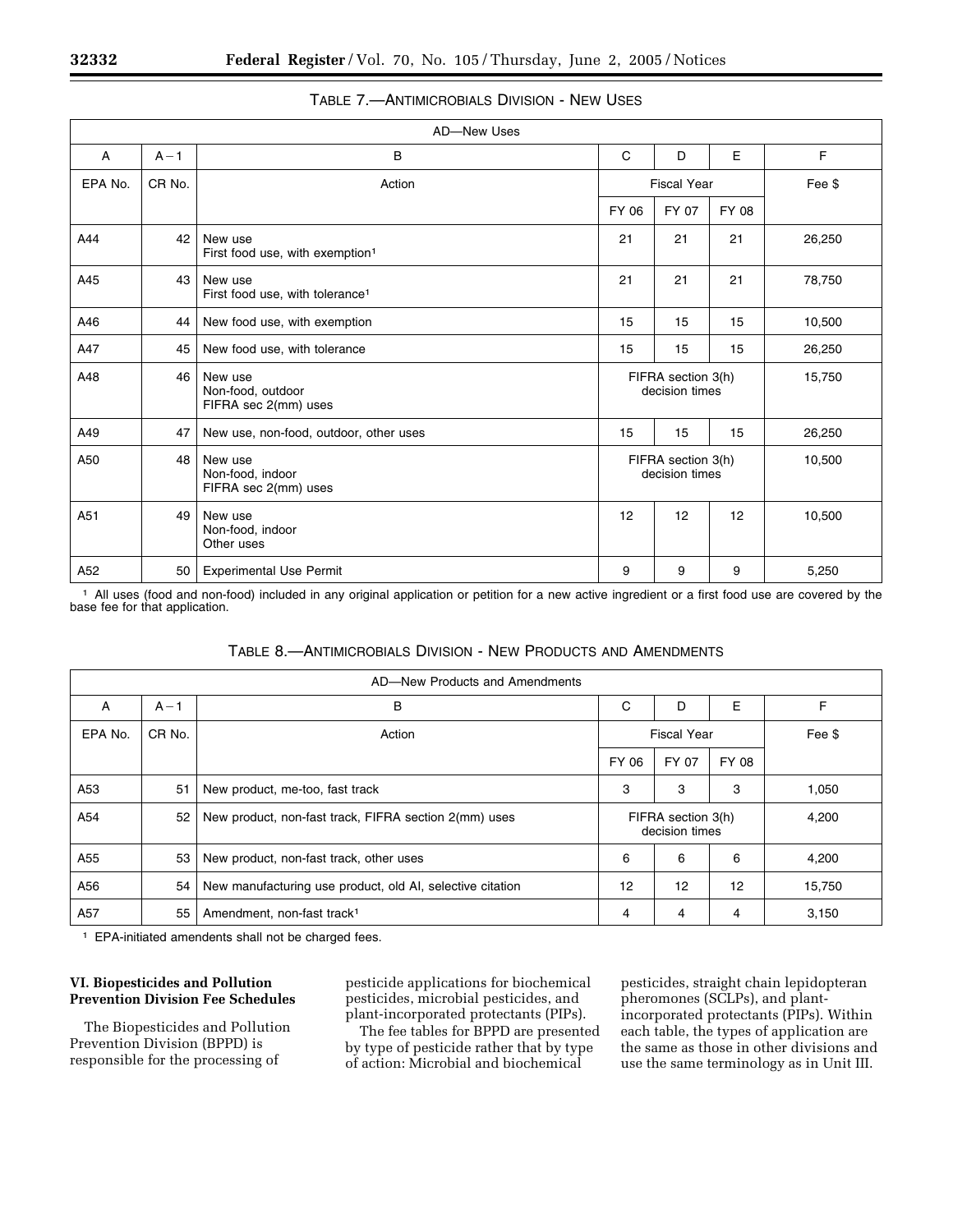| <b>BPPD-New Products and Amendments</b> |                 |                                                                                |                    |       |       |        |
|-----------------------------------------|-----------------|--------------------------------------------------------------------------------|--------------------|-------|-------|--------|
| Α                                       | $A - 1$         | B                                                                              | C                  | D     | E     | F.     |
| EPA No.                                 | CR No.          | Action                                                                         | <b>Fiscal Year</b> |       |       | Fee \$ |
|                                         |                 |                                                                                | FY 06              | FY 07 | FY 08 |        |
| <b>B58</b>                              | 3               | New AI<br>Food use, with tolerance <sup>1</sup>                                | 18                 | 18    | 18    | 42,000 |
| <b>B59</b>                              | 4               | New AI<br>Food use, with exemption <sup>1</sup>                                | 16                 | 16    | 16    | 26,250 |
| <b>B60</b>                              | 5               | New AI<br>Non-food use <sup>1</sup>                                            | 12                 | 12    | 12    | 15,750 |
| <b>B61</b>                              | 6               | <b>Experimental Use Permit</b><br>Food use, with temporary tolerance exemption | 9                  | 9     | 9     | 10,500 |
| <b>B62</b>                              | $\overline{7}$  | Experimental Use Permit, Non-food use                                          | 6                  | 6     | 6     | 5,250  |
| <b>B63</b>                              | 8               | New use<br>First food use, with exemption                                      | 12                 | 12    | 12    | 10,500 |
| <b>B64</b>                              | 9               | New use<br>First food use, with tolerance <sup>1</sup>                         | 18                 | 18    | 18    | 15,750 |
| <b>B65</b>                              | 10              | New use, non-food                                                              | 6                  | 6     | 6     | 5,250  |
| <b>B66</b>                              | 11              | New product<br>Me-too<br>Fast-track                                            | 3                  | 3     | 3     | 1,050  |
| <b>B67</b>                              | 12 <sup>2</sup> | New product<br>Non-fast-track                                                  | $\overline{4}$     | 4     | 4     | 4,200  |
| <b>B68</b>                              | 13              | Amendment <sup>2</sup><br>Non-fast-track                                       | 4                  | 4     | 4     | 4,200  |

| TABLE 9.—BPPD - MICROBIAL AND BIOCHEMICAL PESTICIDES |  |  |  |
|------------------------------------------------------|--|--|--|
|------------------------------------------------------|--|--|--|

1All uses (food and non-food) included in any original application or petition for a new active ingredient or a first use are covered by the base for that applicaiton.

2 EPA-initiated amendments shall not be charged fees.

# TABLE 10.—BPPD - STRAIGHT CHAIN LEPIDOPTERAN PHEROMONES (SCLPS)

| BPPD-Straight Chain Lepidopteran Pheromones |         |                                                     |                    |       |       |        |  |
|---------------------------------------------|---------|-----------------------------------------------------|--------------------|-------|-------|--------|--|
| A                                           | $A - 1$ | B                                                   | С                  | D     | E     | F      |  |
| EPA No.                                     | CR No.  | Action                                              | <b>Fiscal Year</b> |       |       | Fee \$ |  |
|                                             |         |                                                     | FY 06              | FY 07 | FY 08 |        |  |
| <b>B69</b>                                  | 14      | New AI<br>Food or non-food use <sup>1</sup>         | 6                  | 6     | 6     | 2,100  |  |
| <b>B70</b>                                  | 15      | <b>Experimental Use Permit</b><br>New AI or new use | 6                  | 6     | 6     | 1,050  |  |
| <b>B71</b>                                  | 16      | New product<br>Me-too<br>Fast-track                 | 3                  | 3     | 3     | 1,050  |  |
| <b>B72</b>                                  | 17      | New product, non-fast-track                         | 4                  | 4     | 4     | 1,050  |  |
| <b>B73</b>                                  | 18      | Amendment, non-fast-track <sup>2</sup>              | 4                  | 4     | 4     | 1,050  |  |

1All uses (food and non-food) included in any original application or petition for a new active ingredient or a first use are covered by the base for that applicaiton.

2EPA-initiated amendments shall not be charged fees.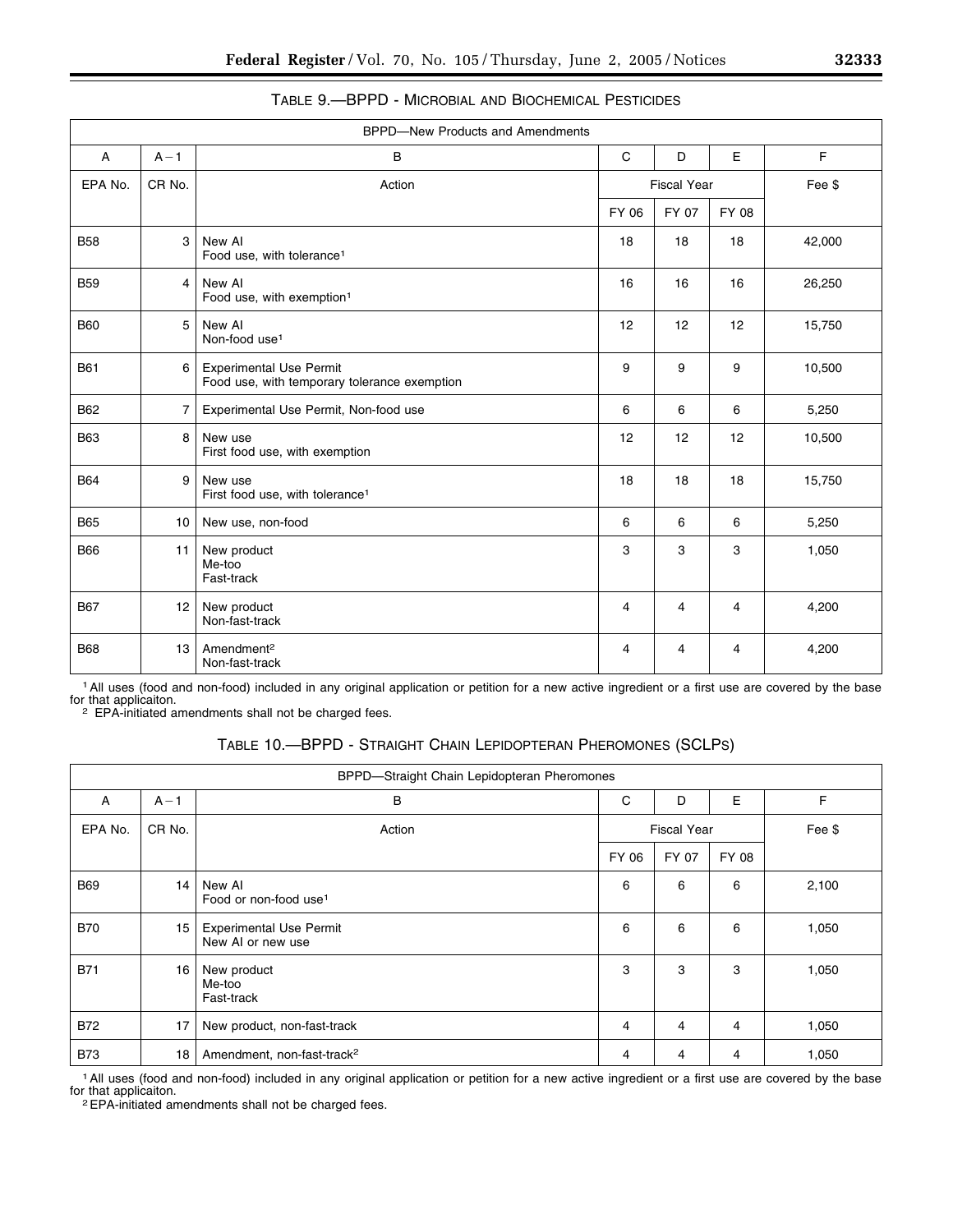Ξ

۰

| <b>BPPD-Plant Incorporated Protectants</b> |         |                                                                                                                                                                                                                 |                    |       |        |         |
|--------------------------------------------|---------|-----------------------------------------------------------------------------------------------------------------------------------------------------------------------------------------------------------------|--------------------|-------|--------|---------|
| Α                                          | $A - 1$ | B                                                                                                                                                                                                               | C                  | D     | Е      | F       |
| EPA No.                                    | CR No.  | Action                                                                                                                                                                                                          | <b>Fiscal Year</b> |       | Fee \$ |         |
|                                            |         |                                                                                                                                                                                                                 | FY 06              | FY 07 | FY 08  |         |
| B74                                        | 19      | <b>Experimental Use Permit</b><br>Non food/feed or crop destruct<br>No Scientific Advisory Panel review required (if submitted before new<br>Al package, \$26.25K credit toward new Al registration)            | 6                  | 6     | 6      | 78,750  |
| <b>B75</b>                                 | 20      | Experimental Use Permit, with temporary tolerance or exemption<br>No Scientific Advisory Panel review required (if submitted before new<br>Al package, \$50.5K credit toward new Al registration)               | 9                  | 9     | 9      | 105,000 |
| <b>B76</b>                                 | 21      | <b>Experimental Use Permit</b><br>New AI<br>Non-food/feed or crop destruct<br>Scientific Advisory Panel review required (if submitted before new Al<br>package, \$78.75K credit toward new AI registration)     | 12                 | 12    | 12     | 131,250 |
| <b>B77</b>                                 | 22      | <b>Experimental Use Permit</b><br>New AI<br>Set temporary tolerance or exemption<br>Scientific Advisory Panel review required (if submitted before new Al<br>package, \$105K credit toward new AI registration) | 15                 | 15    | 15     | 157,500 |
| <b>B78</b>                                 | 23      | Register new AI<br>Non-food/feed<br>No Scientific Advisory Panel review required                                                                                                                                | 12                 | 12    | 12     | 131,250 |
| <b>B79</b>                                 | 24      | Register new AI<br>Non-food/feed<br>Scientific Advisory Panel review required                                                                                                                                   | 18                 | 18    | 18     | 236,250 |
| <b>B80</b>                                 | 25      | Register new AI<br>Temporary tolerance or exemption exists<br>No Scientific Advisory Panel review required                                                                                                      | 12 <sup>2</sup>    | 12    | 12     | 210,000 |
| <b>B81</b>                                 | 26      | Register new AI<br>Temporary tolerance or exemption exists<br>Scientific Advisory Panel review required                                                                                                         | 18                 | 18    | 18     | 315,000 |
| <b>B82</b>                                 | 27      | Register new AI<br>Set tolerance or exemption<br>No Scientific Advisory Panel review required                                                                                                                   | 15                 | 15    | 15     | 262,500 |
| <b>B83</b>                                 | 28      | Register new Al<br><b>Experimental Use Permit request</b><br>Set tolerance or exemption<br>No Scientific Advisory Panel review required                                                                         | 15                 | 15    | 15     | 315,000 |
| B84                                        | 29      | Register new AI<br>Set tolerance or exemption<br>Scientific Advisory Panel review required                                                                                                                      | 21                 | 21    | 21     | 367,500 |
| B85                                        | 30      | Register new Al<br>With Experimental Use Permit request<br>Set tolerance or exemption<br>Scientific Advisory Panel review required                                                                              | 21                 | 21    | 21     | 420,000 |
| B86                                        | 31      | <b>Experimental Use Permit</b><br>Food use<br>Amendment                                                                                                                                                         | 6                  | 6     | 6      | 10,500  |
| B87                                        | 32      | New use <sup>1</sup>                                                                                                                                                                                            | 9                  | 9     | 9      | 31,500  |
| <b>B88</b>                                 | 33      | New product <sup>2</sup>                                                                                                                                                                                        | 9                  | 9     | 9      | 26,250  |
| <b>B89</b>                                 | 34      | Amendment, seed production to commercial registration                                                                                                                                                           | 12                 | 9     | 9      | 52,500  |

# TABLE 11.—BPPD - PLANT-INCORPORATED PROTECTANTS (PIPS)